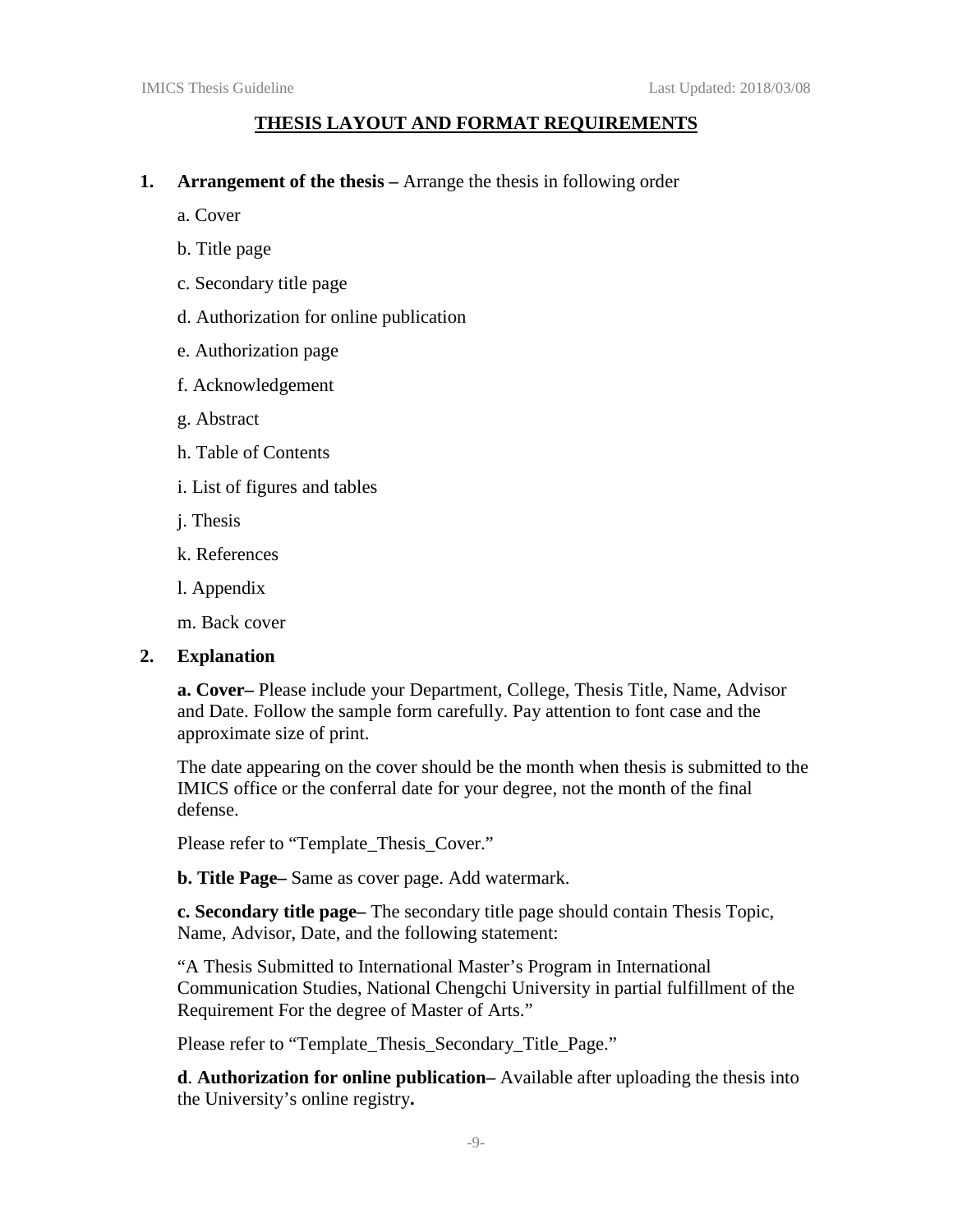**e. Authorization page–** To certify that the student has passed the final defense.

Please refer to "Template\_Thesis\_Authorization\_Page."

**f. Acknowledgement**– An opportunity to acknowledge supporting agents.

**g. Abstract -** An abstract is to be included with each copy of the thesis. In style, the abstract should be a summary of the results, conclusions of main arguments presented in the thesis. (Limit to one page).

## **h. Thesis Contents–**

- i. Make the Topic/Section heading **Bold** and do not use colons ( **:** ). Use Times New Roman for all text. The topic text size is 16. The subheadings size is 14 and any additional headings size is 13. All other text should be size 12.
- ii. All spacing within the document should be set to 1.5 line spacing. Only footnotes, long quotations, bibliography entries can be double spaced between entries. Figures, table captions and similar special material may be single spaced.
- iii The first paragraph of each section **does not** have to be indented
- iv Every topic of each section should be **Centered**. All other subheadings and subtopics should be double-spaced and placed on the left hand side of the page.

**i. Figures & Tables**– Place all titles and detailed information about a graph or chart at the top of the graph or chart. Place all titles and information about a picture at the bottom of the picture. All figures should appear within the text at the point where reference to them is first made.

**j. References**– Use the latest APA format.

## **3. Additional information**

**a. Paper–** Use A4 sized paper. The cover color should be in **dark blue**.

**b. Margins–** Ensure a one inch margin on Top, Bottom, and Left and Right margin. Do not punch holes in the margin. Page numbers may fall outside the margin requirement.

**c. Page Numbering**– Roman Numerals (i, ii, iii, iv, etc) must be used for items **a. – i.** in 1. (all preface sections, abstract, and table of contents). The count for these preliminary pages should start with the title page. Regular page numbers (1, 2, 3, 4, etc) are to be used for the main body of your Thesis.

The first page of the first chapter or introduction (not the preface) must begin with the number 1. Page numbers should **NOT** be shown on the Title page, the Abstract, or on the first page of the Acknowledgment, Table of Contents, List of Figures & Tables or the Preface.